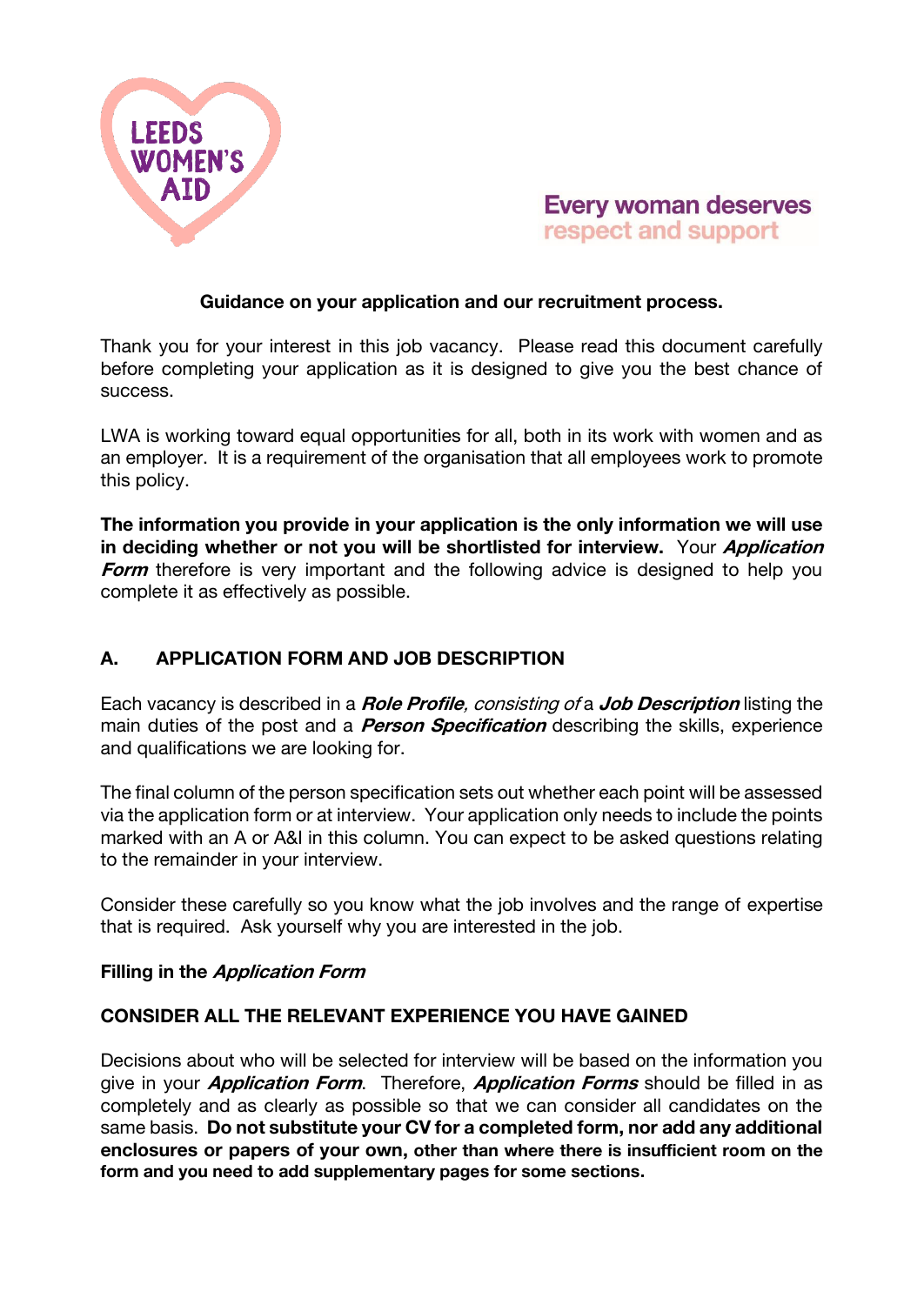## The following guidelines may help you:

## Answer each question clearly and completely.

Think about your experience - How can you show that you have the skill, knowledge and experience to do the job? Explaining your past and present job or interests to someone else may help you to uncover 'hidden skills' that you take for granted. Remember that unpaid work and work at home can be as valuable as paid work. Try to include examples of when you used the skills or gained the experience and knowledge requested.

Make sure your application relates to the job you are applying for: don't copy the same one for a series of jobs.

The most important thing is to tell us - we are unable to guess or make assumptions.

# B SHORTLISTING AND INTERVIEWS

SHORTLISTING IS BASED ON THE SKILLS AND EXPERIENCE YOU DEMONSTRATE

After the closing date, the *Application Forms* are read carefully to see how each person's skills and experience relate to the skills and experience required in the *Person* **Specification.** Applicants who best meet these requirements are called for interview. Shortlisted candidates may also be asked to do a pre-interview exercise as part of the selection process.

### SET QUESTIONS ARE ASKED AT THE INTERVIEW AND THE PANEL TAKE NOTES

The interview panel is normally made up of three or four people who will be asking questions of each candidate covering key aspects of the job. The questions are intended to allow you to expand on your application to show the panel how far you meet the essential requirements of the post. You will have the opportunity to ask questions about the job, conditions of service etc. The panel has to keep a record of their assessment of each candidate so that the reasons for their decisions are clear, consistent and justifiable. You should not therefore be worried about the panel taking notes.

# C CONCERNS ABOUT THE RECRUITMENT PROCESS

We work very hard to ensure that every stage in our recruitment process is fair and effective. We wish to ensure that everyone is treated fairly and consistently, including those who are not appointed.

We hope you will be successful in your application. However, if you are not, please do not be discouraged from re-applying - your skills and experience may be what we need for our next vacancy.